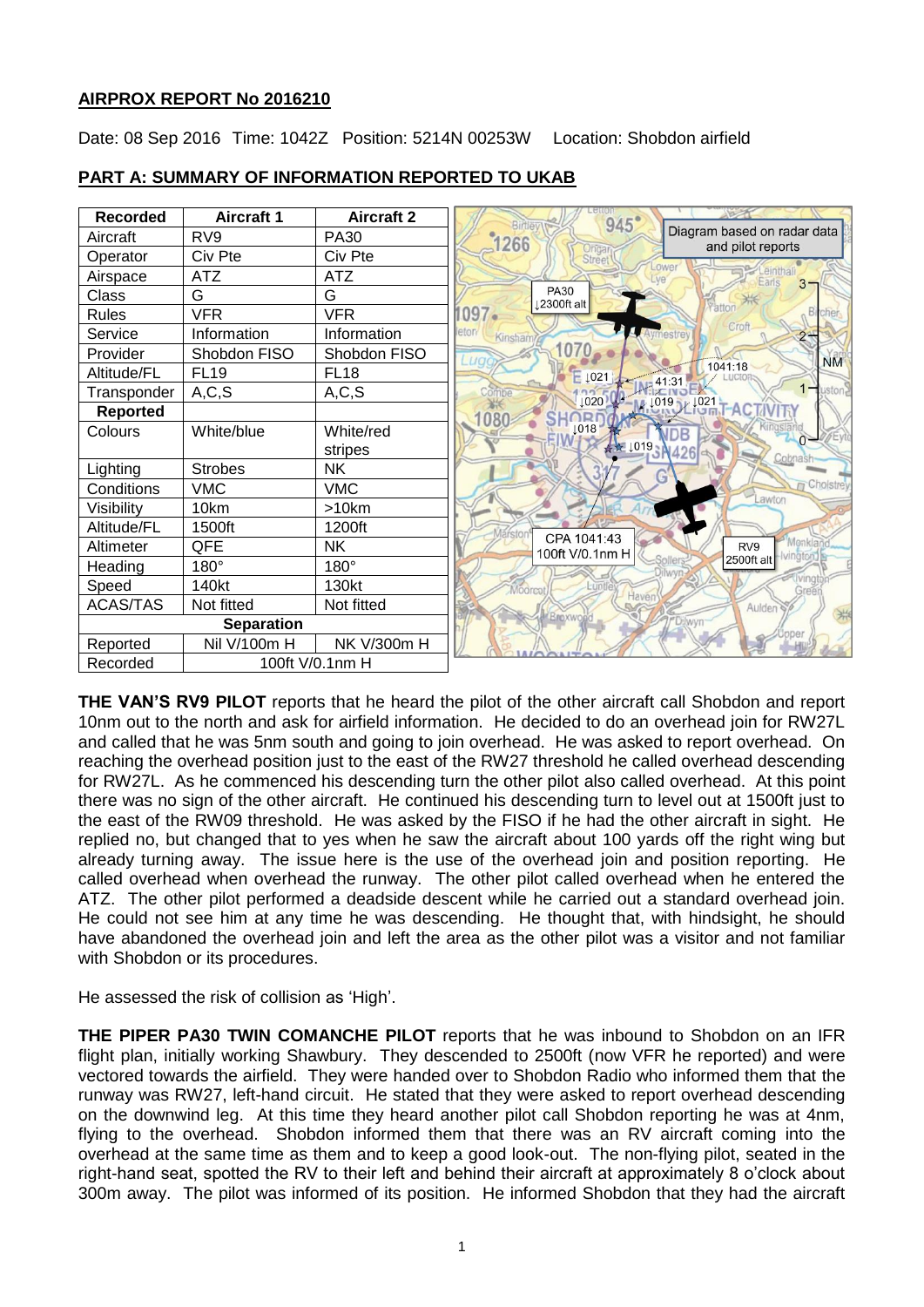visual and that they would extend to allow the pilot to come into the circuit and land ahead of them. This was acknowledged by Shobdon. They extended their overhead join to about 2-3nm, then turned left onto the downwind leg. This extension also allowed the RV pilot, who was now on final approach, to land. The RV was kept in visual contact at all times. They turned onto base leg and final after the RV had landed and proceeded to land. At no time did they think there was a critical lack of separation. On joining the overhead the RV was behind and to the left of their aircraft; they were faster than the RV.

He assessed the risk of collision as 'Low'.

### **Factual Background**

The weather at Shawbury was recorded as follows:

EGOS 081050Z 23020KT 9999 FEW030 19/12 Q1008 BLU NOSIG

The Shobdon circuit for powered aircraft (wide circuits) RW27 is left-hand. The local instructions for overhead joins:

*'Standard overhead join, not below 1500ft QFE deadside due gliding. Descend to circuit height south of runway.'*

#### **Analysis and Investigation**

# **CAA ATSI**

After reviewing the area surveillance recordings in conjunction with the recorded R/T from Shobdon, it became apparent that there was a disparity between the two recordings suggesting that the Shobdon recorder's time source was incorrect. The recorder in use at Shobdon is also of the 'voice-activated' type; therefore, all references to times in this report refer solely to the time stamp on the area surveillance recordings. It was not possible to identify the RV9 using the area surveillance recordings; however, a radar contact transponding the general conspicuity code 7000 was observed to manoeuvre in a manner consistent with the written reports received from both pilots.

The RV9 pilot was re-joining the Shobdon circuit from the south after a local VFR sortie. He elected to join via the overhead for a standard overhead join and was in receipt of an Aerodrome Flight Information Service from Shobdon Information. The PA30 (code 7431) was on an IFR flight plan; however, at the time of the Airprox was flying in accordance with VFR. The PA30 pilot also elected to join overhead.

The PA30 pilot contacted Shobdon Information with 10nm to run to the aerodrome and advised the Shobdon AFISO that he would report downwind left-hand for RW27. The Shobdon AFISO then questioned the PA30 pilot with regard to how he intended to join the circuit. The PA30 pilot then reported that he would join overhead for a left-hand circuit on RW27, to which the AFISO requested that he report when overhead.

The RV9 pilot reported 5nm south of Shobdon at 2000ft, positioning for an overhead join for a lefthand circuit on RW27 and advised the Shobdon AFISO that he had copied the PA30 traffic. The AFISO then requested the RV9 pilot to report overhead.

The RV9 pilot reported overhead before the PA30. Figure 1 shows the traffic situation at 1041:07; at this time the radar contact believed to be the RV9 was overhead Shobdon Aerodrome indicating Flight Level (FL)025. The PA30 was opposite direction 1.9nm north-north-west of the RV9 indicating FL023.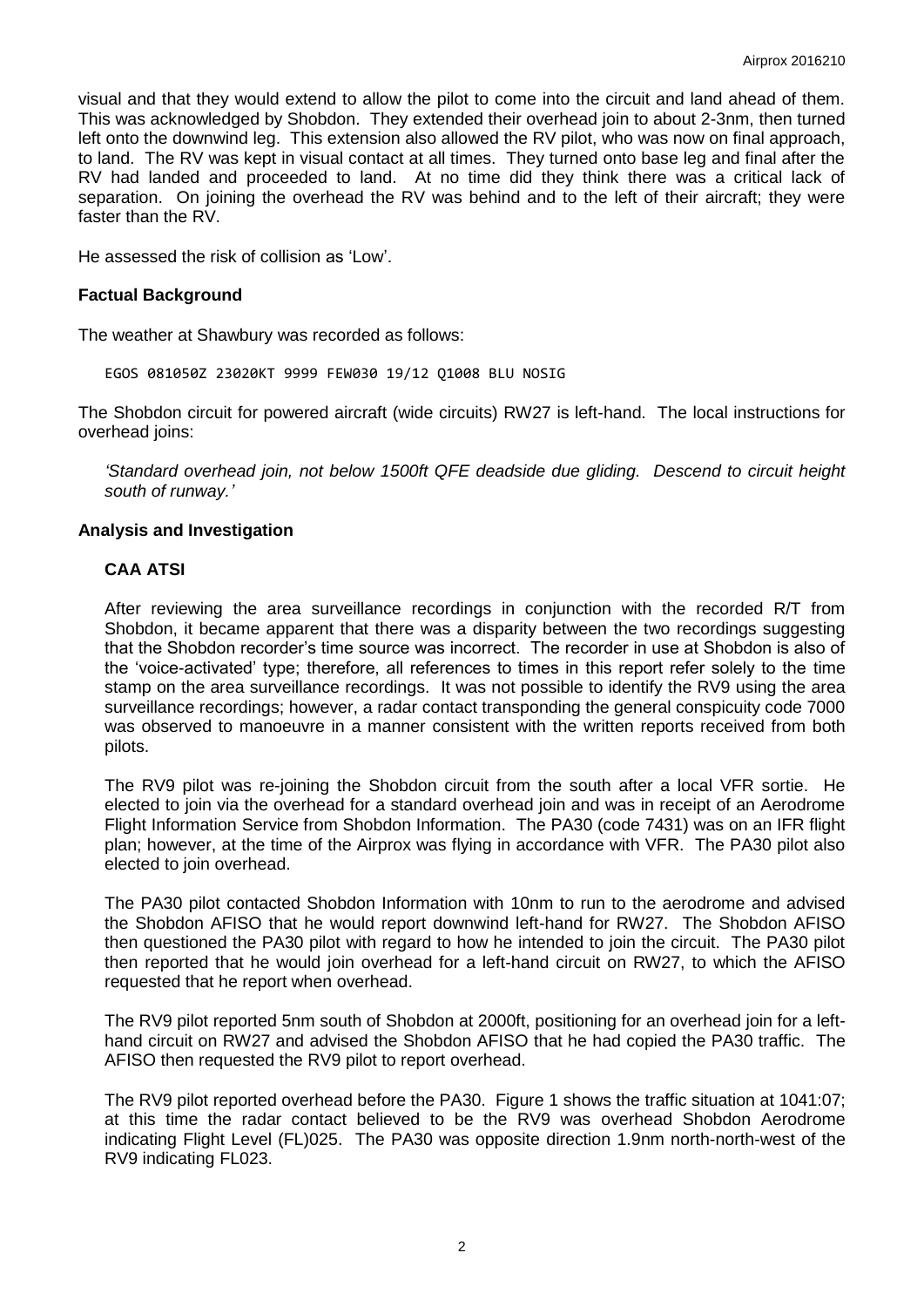

When the PA30 pilot reported overhead at 2000ft, the Shobdon AFISO requested that he descend not below 1500ft on the deadside for noise abatement reasons. The AFISO then passed Traffic Information on the RV9 to the PA30 pilot, describing the RV9 as being "ahead" and "also overhead". The PA30 pilot reported to the AFISO that he was looking for the traffic. Figure 2 shows the traffic situation at 1041:35, with the PA30 pilot having descended deadside on a southerly track and the traffic believed to be the RV9 in a left-hand turn to the north of the aerodrome.

The Shobdon AFISO updated the Traffic Information to the RV9 pilot on the PA30. In response, the RV9 pilot reported that he was just about to cross the RW09 threshold at 1500ft and not being visual with the PA30. The PA30 pilot then reported visual with the RV9. In the PA30 pilot's written report he stated that he *"…spotted the RV to the left of our aircraft and behind at approximately our 8 o'clock and about 300 metres away".* CPA between the PA30 and the radar contact believed to be the RV9 occurred at 1041:44 (Figure 3) with a minimum horizontal distance of 0.1nm and a minimum vertical distance of 100ft.



Figure 3 – 1041:44 (CPA).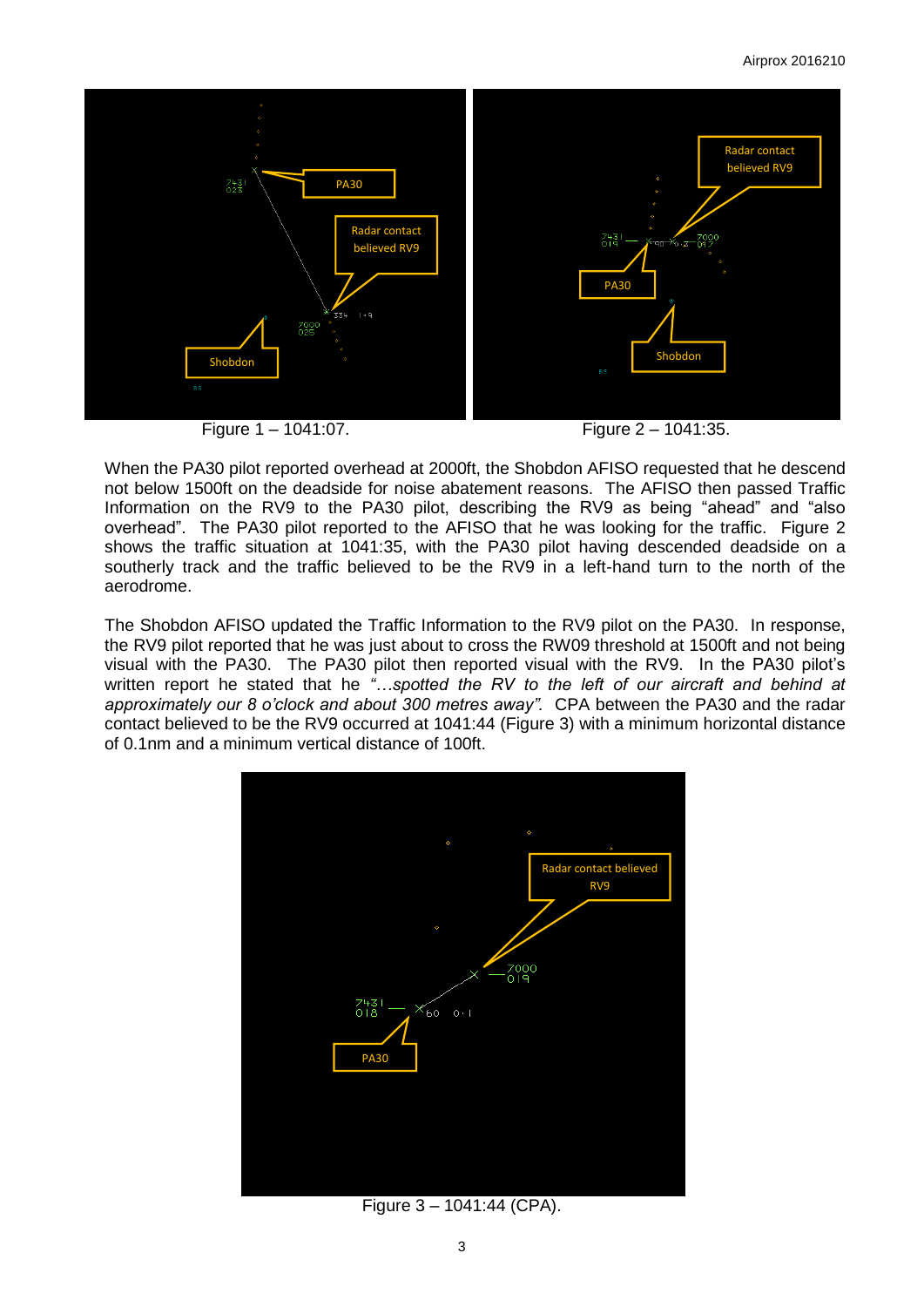The Shobdon AFISO passed timely and appropriate Traffic Information to both the PA30 and the RV9 pilots as they approached the aerodrome. The AFISO was providing an Aerodrome Flight Information Service within Class G (uncontrolled) airspace. AFISOs are not permitted to issue instructions to aircraft in the air<sup>1</sup>, pilots therefore are wholly responsible for collision avoidance in conformity with the Rules of the Air.

### **UKAB Secretariat**

The RV9 and PA30 pilots shared an equal responsibility for collision avoidance and not to operate in such proximity to other aircraft as to create a collision hazard<sup>2</sup>. An aircraft operated on or in the vicinity of an aerodrome shall conform with or avoid the pattern of traffic formed by other aircraft in operation<sup>3</sup>.



Figure 4 Shobdon Noise Abatement.

## **Summary**

An Airprox was reported when an RV9 and a PA30 flew into proximity at 1042 on Thursday  $8<sup>th</sup>$ September 2016. Both pilots were inbound to Shobdon, to join overhead for RW27L, and were in receipt of an Aerodrome Flight Information Service from Shobdon: the RV9 pilot was on a local flight from Shobdon and was re-joining the circuit from the south; the PA30 pilot was inbound from the north. Traffic Information was issued to both pilots.

 $\overline{a}$ 

<sup>1</sup> CAP 797 Chapter 1.

<sup>2</sup> SERA.3205 Proximity.

<sup>&</sup>lt;sup>3</sup> SERA.3225 Operation on and in the Vicinity of an Aerodrome.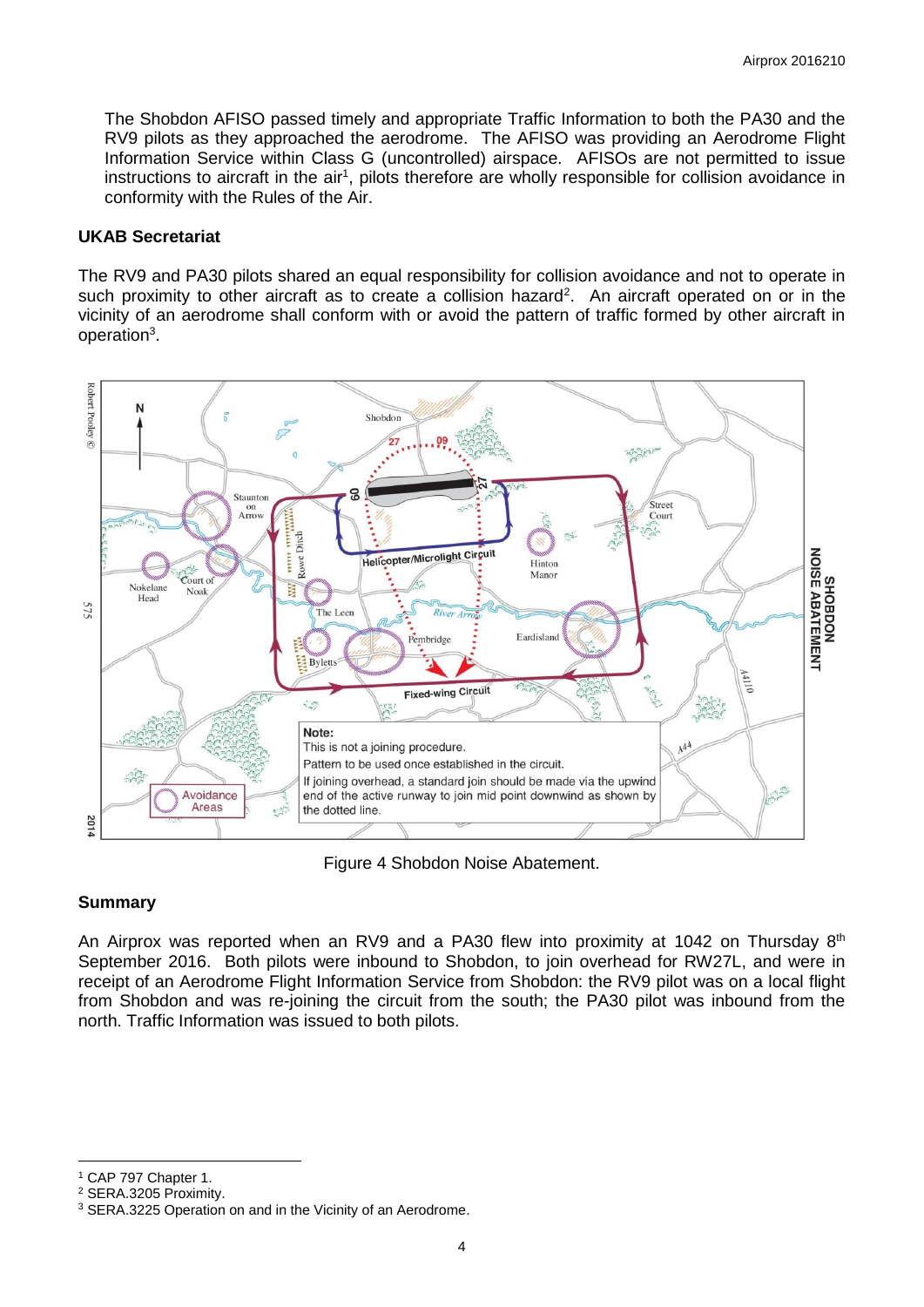# **PART B: SUMMARY OF THE BOARD'S DISCUSSIONS**

Information available included reports from both pilots, area radar and RTF recordings and reports from the appropriate ATC and operating authorities.

The Board first looked at the actions of the RV9 pilot and noted that he had contacted the Aerodrome FISO when 5nm south of the airfield at 2000ft; he advised that he would join overhead and was aware of the PA30. He was requested to report overhead, which he did as he flew just to the east of the RW27 threshold at 2000ft. He then flew the standard overhead join procedure as he descended deadside to fly over the upwind end of RWY27. Knowing that the PA30 pilot had also been requested to join overhead before him, GA members commented that the RV9 pilot would now have been actively searching for the PA30 following the same procedure, and so would not have been expecting the PA30 to fly from the north, descending direct to the upwind end of RWY27.

For his part, the Board noted that the PA30 pilot had contacted the Aerodrome FISO when 10nm from the airfield, advising that he would report downwind left-hand for RW27. After the FISO queried his routeing, the PA30 pilot responded that he would join overhead and the FISO requested him to report overhead. The radar recordings show that when the RV9 pilot reported overhead, the PA30 was close to the northern boundary of the ATZ. When the PA30 pilot subsequently reported overhead he was requested by the FISO to descend not below 1500ft on the deadside and was informed about the RV9, which was ahead and also in the overhead. The radar recordings show that as the RV9 pilot was descending on the deadside, north of the airfield, the PA30 pilot was descending on what was effectively a southerly crosswind join ending up 0.3nm ahead of the RV9 and 200ft above. It was apparent to the Board that the PA30 pilot had not joined overhead. When updated Traffic Information was issued to the RV9 pilot on the PA30, the RV9 pilot reported that he was just about to cross the RW09 threshold at 1500ft and was not visual with the PA30, presumably because he had been looking towards the overhead. The PA30 pilot then reported that he was visual with the RV9 and stated in his report that he had sighted it in his 8 o'clock, about 300m away and informed the FISO that he would give way to the RV9. The RV9 pilot reported that he had then seen the PA30 about 100 yards off his right wing but the aircraft was then turning away.

Noting that FISOs are not permitted to issue instructions to pilots in the air, the Board commended the FISO for passing appropriate and timely Traffic Information to both pilots. As a result they were both aware of the other aircraft's arrival and intended routeing, and were cued to look for the other aircraft when events unfolded otherwise.

In assessing the safety barriers relevant to this incident, the Board considered that he following were the key factors:

- **Flight Crew Pre-Flight Planning** was assessed as only **partially effective** because the PA30 pilot did not appear to have a properly formed plan to join overhead.
- **Flight Crew Compliance With ATC Instructions** was considered **ineffective** because the PA30 pilot did not fly an overhead join as requested.
- **Flight Crew Situational Awareness** was considered to be **partially effective** because the RV9 pilot was not aware of the PA30's position as a result of its pilot not flying the standard overhead join.
- **See-and-Avoid** was assessed as **ineffective** because neither pilot saw the other until effectively after CPA.

Turning to the cause and risk of the incident, the Board agreed that the PA30 pilot had not called in the overhead correctly, and it seemed that instead the PA30 pilot had reverted to his original intention of positioning to the downwind without proceeding through the overhead as requested and stated he would. Members therefore quickly decided the cause of the Airprox was that he PA30 pilot did not fly an overhead join and flew into conflict with the RV9. The Board then considered the risk. Noting that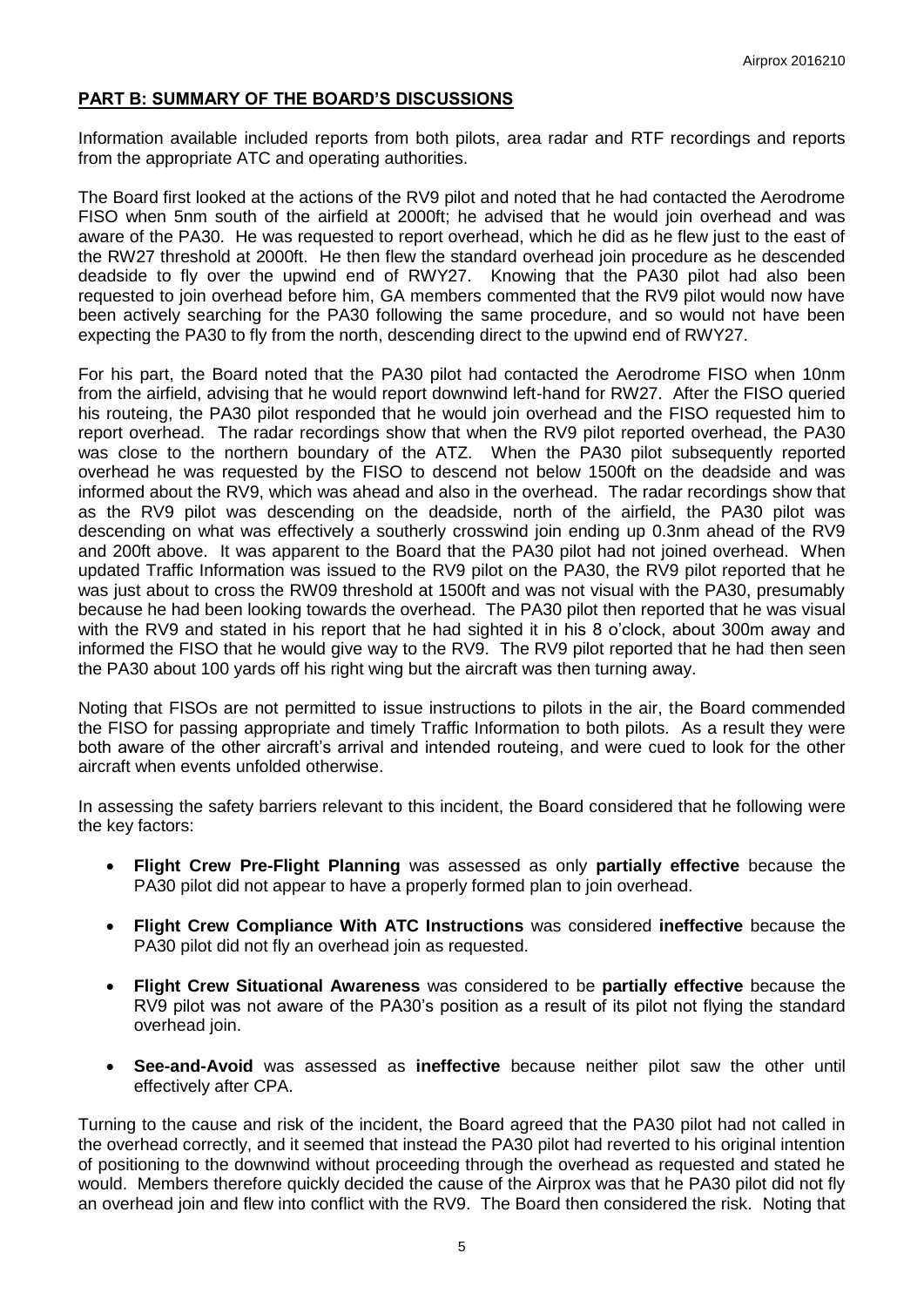the radar recordings showed that at CPA the two aircraft were only 100ft vertically and 0.1nm horizontally apart, and that neither pilot had seen the other aircraft until after CPA, the Board agreed that it had only been chance that had prevented an actual collision. Accordingly the Board assessed the Airprox as risk Category A

## **PART C: ASSESSMENT OF CAUSE AND RISK**

Cause: The PA30 pilot did not fly an overhead join and flew into conflict with the RV9.

Degree of Risk: A.

#### Barrier assessment:

Modern safety management processes employ the concept of safety barriers that prevent contributory factors or human errors from developing into accidents. Based on work by EASA, CAA, MAA and UKAB, the following table depicts the barriers associated with preventing mid-air-collisions. The length of each bar represents the barrier's weighting or importance (out of a total of 100%) for the type of airspace in which the Airprox occurred (i.e. Controlled Airspace or Uncontrolled Airspace).<sup>4</sup> The colour of each bar represents the Board's assessment of the effectiveness of the associated barrier in this incident (either Fully Effective, Partially Effective, Ineffective, or Unassessed/Inapplicable). The chart thus illustrates which barriers were effective and how important they were in contributing to collision avoidance in this incident.



 $\overline{\phantom{a}}$ <sup>4</sup> Barrier weighting is subjective and is based on the judgement of a subject matter expert panel of aviators and air traffic controllers who conducted a workshop for the UKAB and CAA on barrier weighting in each designation of airspace.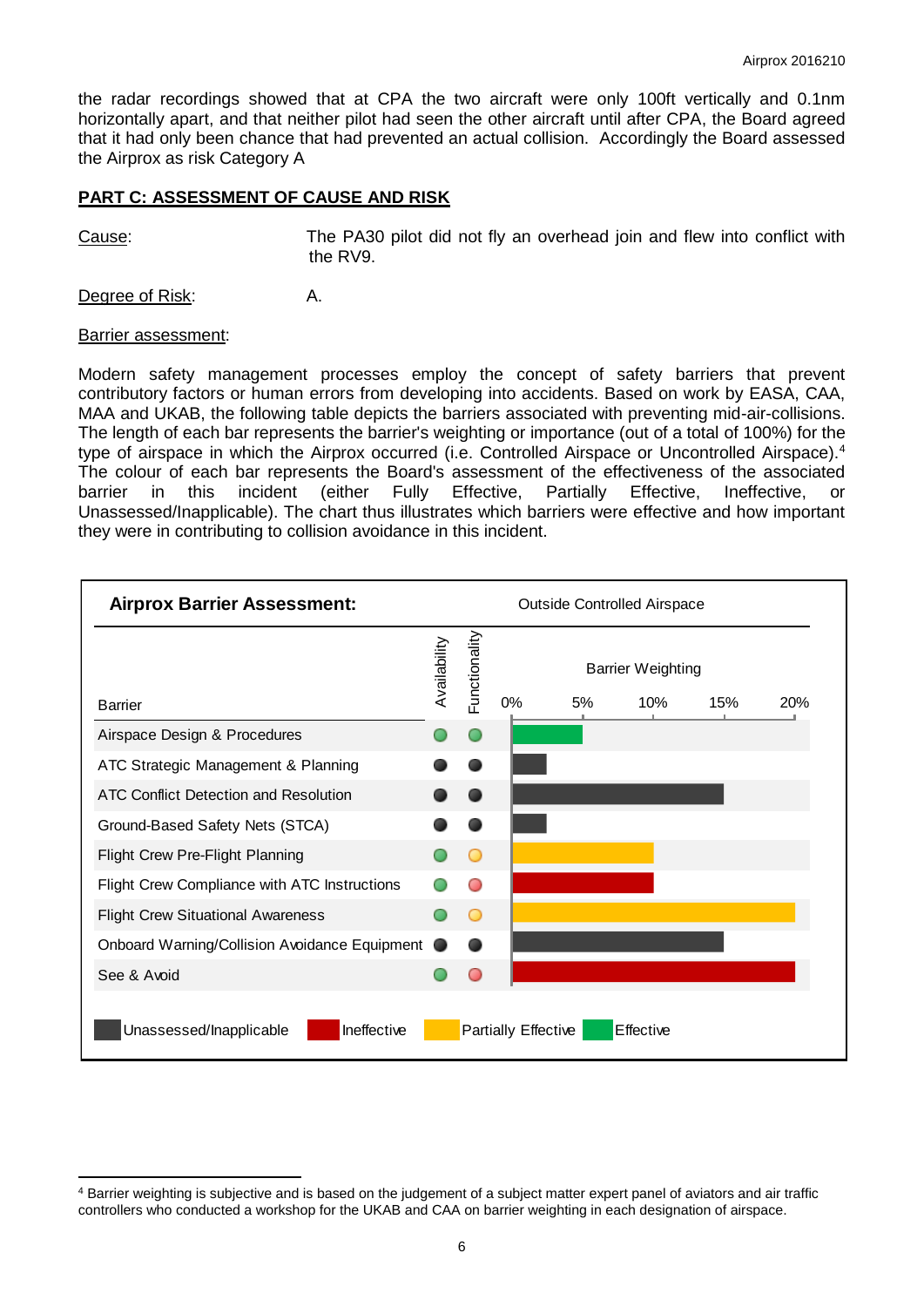|                              |                                                     | <b>Consequence</b>                                                                                         |                                       |   |  |
|------------------------------|-----------------------------------------------------|------------------------------------------------------------------------------------------------------------|---------------------------------------|---|--|
| <b>Barrier Effectiveness</b> |                                                     | Non-functional                                                                                             | Partially<br>Functional<br>Functional |   |  |
| Availability                 |                                                     |                                                                                                            |                                       |   |  |
| Completely Unavailable       |                                                     |                                                                                                            | 2                                     |   |  |
| Partially Available          |                                                     |                                                                                                            | 4                                     | 6 |  |
| Available                    |                                                     | 3                                                                                                          | 6                                     | ٩ |  |
| Key:                         | Effective<br>Ineffective<br>Unassessed/Inapplicable | Partially Effective (If the system was partially available but fully functional score availability as 2.5) |                                       |   |  |